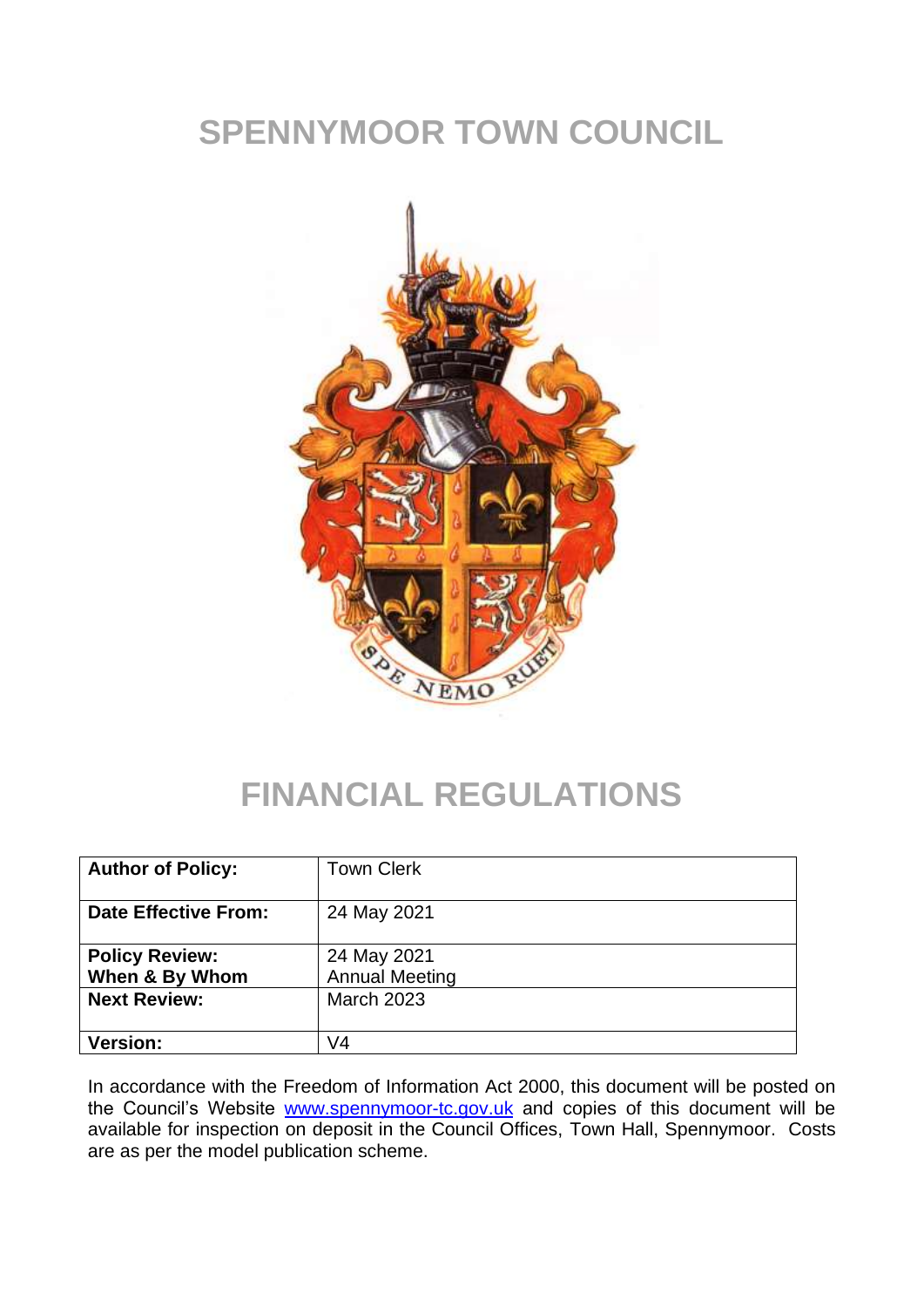# **List of financial regulation**

| 1.             |                                                                     |
|----------------|---------------------------------------------------------------------|
| 2.             |                                                                     |
| 3.             |                                                                     |
| 4.             |                                                                     |
| 5.             |                                                                     |
| 6.             |                                                                     |
| 7 <sub>1</sub> |                                                                     |
| 8.             |                                                                     |
| 9.             |                                                                     |
| 10.            |                                                                     |
| 11.            |                                                                     |
| 12.            | PAYMENTS UNDER CONTRACTS FOR BUILDING OR OTHER CONSTRUCTION WORKS17 |
| 13.            |                                                                     |
| 14.            |                                                                     |
| 15.            |                                                                     |
| 16.            |                                                                     |
| 17.            |                                                                     |
| 18.            |                                                                     |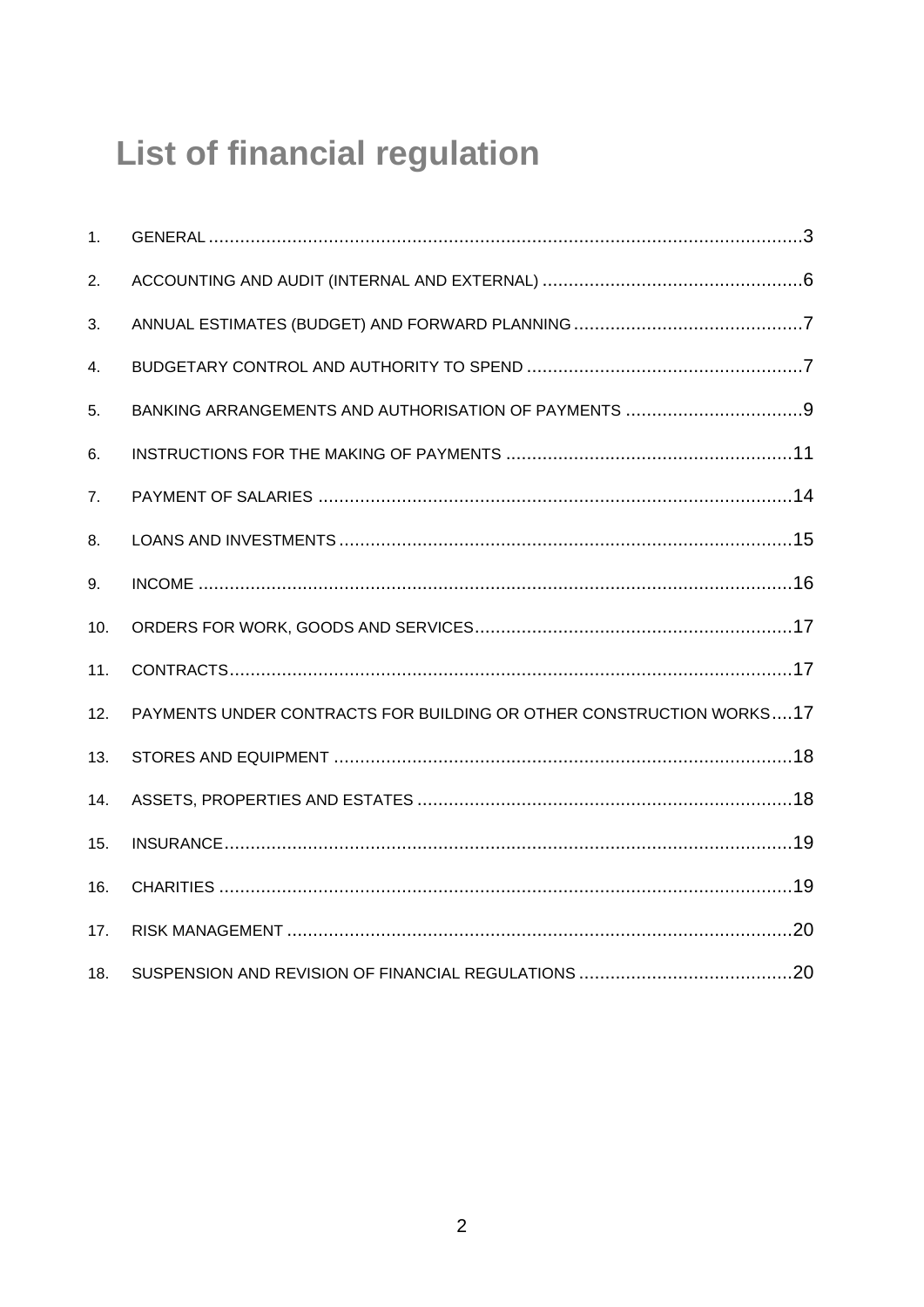These Financial Regulations were adopted by the Council at its Meeting held on 28 May 2019.

### **1. General**

- <span id="page-2-0"></span>1.1. These Financial Regulations govern the conduct of financial management by the Council and may only be amended or varied by resolution of the Council. Financial Regulations are one of the Council's three governing policy documents providing procedural guidance for Members and Officers. Financial Regulations must be observed in conjunction with the Council's Standing Orders<sup>1</sup> and any individual Financial Regulations relating to contracts and procurement.
- 1.2. The Council is responsible in law for ensuring that its "financial management is adequate and effective" and that the Council has a "sound system of internal control which facilitates the effective exercise of the Council's functions, including arrangements for the management of risk".
- 1.3. The Council's accounting control systems must include measures:
	- for the timely production of accounts;
	- that provide for the safe and efficient safeguarding of public money;
	- to prevent and detect inaccuracy and fraud; and
	- identify the duties of Officers.
- 1.4. These financial regulations demonstrate how the Council meets these responsibilities and requirements.
- 1.5. At least once a year, prior to approving the Annual Governance Statement, the council must review the effectiveness of its system of internal control which shall be in accordance with proper practices.
- 1.6. Deliberate or wilful breach of these Regulations by an employee may give rise to disciplinary proceedings.
- 1.7. Members of Council are expected to follow the instructions within these Regulations and not to entice employees to breach them. Failure to follow instructions within these Regulations brings the office of councillor into disrepute.
- 1.8. The Responsible Financial Officer (RFO) (in accordance with Section 151 of the Local Government Act 1972) holds a statutory office to be appointed by the Council, and acting under the direction of Council is responsible for the proper administration of the Council's financial affairs in accordance with all relevant laws, acts, regulations and proper practices) The Town Clerk ( the Council's "proper officer" in accordance with Section 112 of the Local

<sup>&</sup>lt;sup>1</sup> Model standing orders are available from the Town Clerk.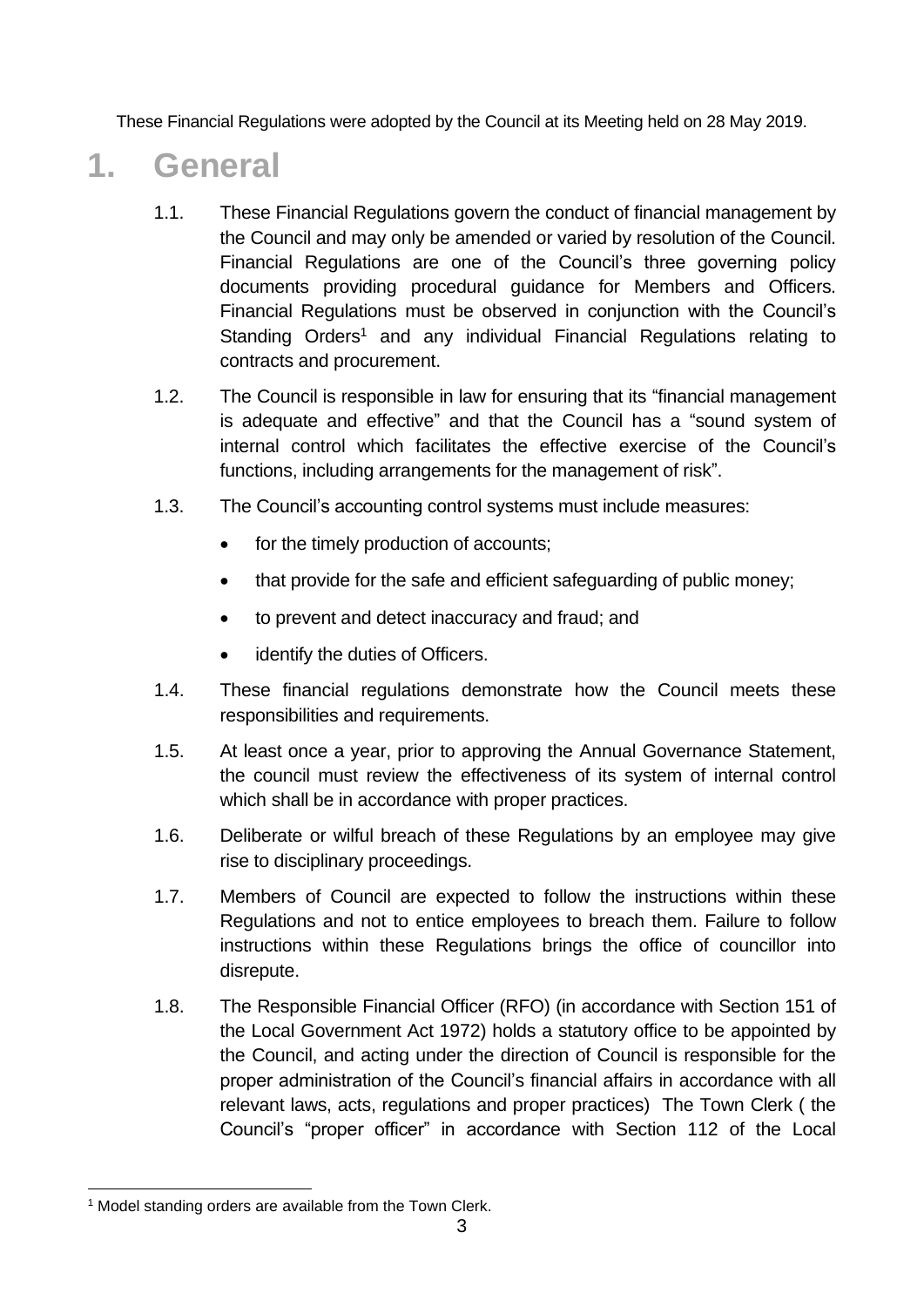Government Act 1972) has been appointed as RFO for this council and these regulations will apply accordingly.

- 1.9. The RFO:
	- acts under the policy direction of the Council;
	- administers the Council's financial affairs in accordance with all Acts, Regulations and proper practices;
	- determines on behalf of the Council its accounting systems, internal controls, financial records, accounting policies and financial procedures;
	- ensures the accounting control systems are observed;
	- maintains the accounting records of the Council up to date in accordance with proper practices;
	- assists the council to secure economy, efficiency and effectiveness in the use of its resources; and,
	- produces financial management information as required by the Council.
- 1.10. The accounting records determined by the RFO shall be sufficient to show and explain the Council's transactions and to enable the RFO to ensure that any income and expenditure account and statement of balances, or record of receipts and payments and additional information, as the case may be, or management information prepared for the Council from time to time comply with the Accounts and Audit Regulations<sup>2</sup>.
- 1.11. The accounting records determined by the RFO shall in particular contain:
	- entries from day to day of all sums of money received and expended by the council and the matters to which the income and expenditure or receipts and payments account relate;
	- a record of the assets and liabilities of the Council; and
	- wherever relevant, a record of the Council's income and expenditure in relation to claims made, or to be made, for any contribution, grant or subsidy.
- 1.12. The accounting control systems determined by the RFO shall include:
	- procedures to ensure that the financial transactions of the Council are recorded as soon as reasonably practicable and as accurately and reasonably as possible;

<sup>2</sup> Accounts and Audit (England) Regulations 2015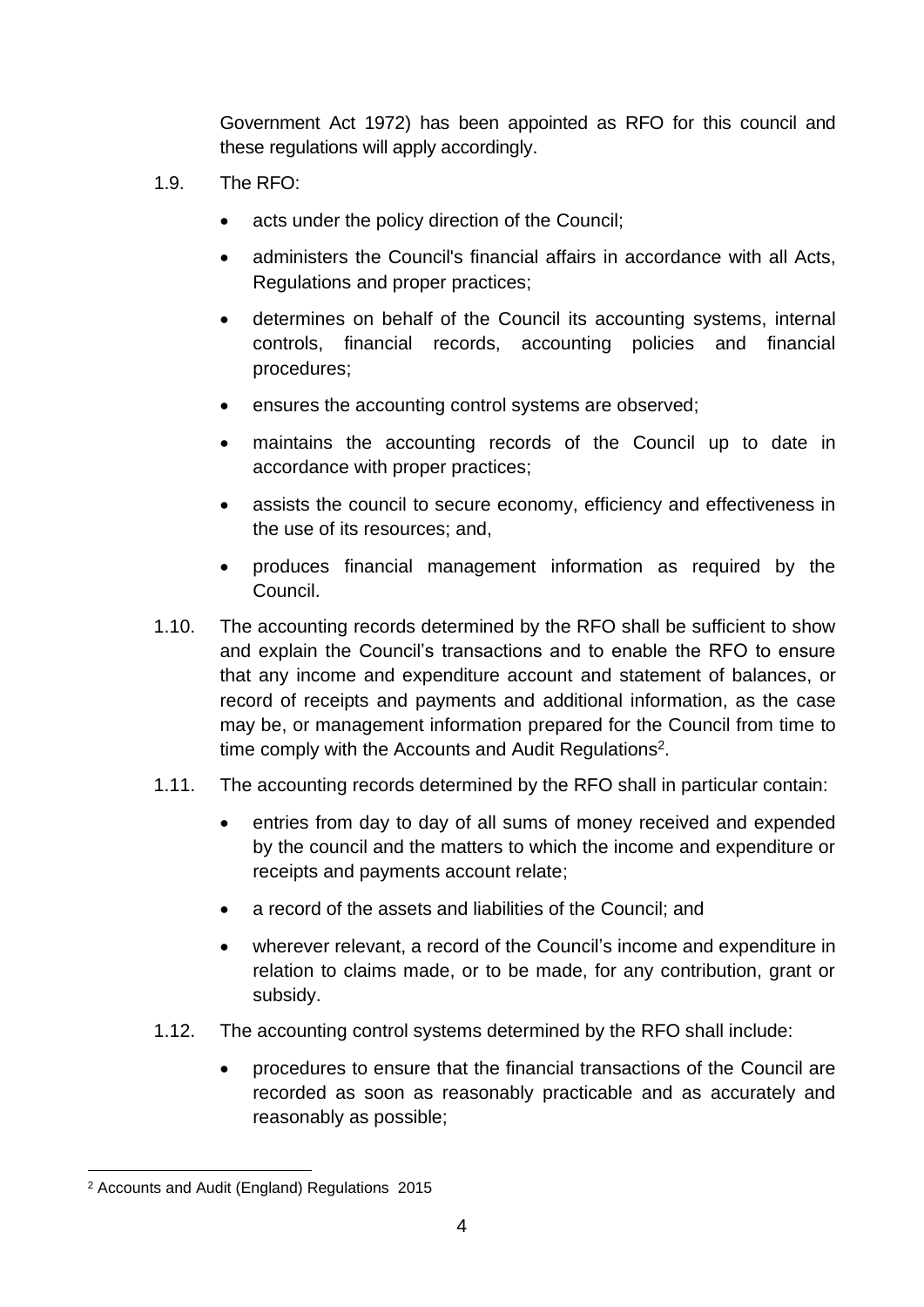- procedures to enable the prevention and detection of inaccuracies and fraud and the ability to reconstruct any lost records;
- identification of the duties of officers dealing with financial transactions and division of responsibilities of those officers in relation to significant transactions;
- procedures to ensure that uncollectable amounts, including any bad debts are submitted to the Council for approval to be written off and that the approvals are shown in the accounting records; and,
- measures to ensure that risk is properly managed.
- 1.13. The Council is not empowered by these Regulations or otherwise to delegate certain specified decisions. In particular any decision regarding:
	- setting the final budget or the Precept (council tax requirement);
	- approving Accounting Statements;
	- approving the Annual Governance Statement;
	- borrowing;
	- writing off bad debts;
	- declaring eligibility for the General Power of Competence; and
	- addressing recommendations in any report from the external auditors, shall be a matter for the full Council only.
- 1.14. In addition the Council must:
	- determine and keep under regular review the bank mandate for all Council bank accounts;
	- be presented with a report in respect of the annual pay award for employees and have regard to the pay award approved by the National Employers for Local Government Services.
- 1.15. In these financial regulations, references to the Accounts and Audit Regulations or 'the regulations' shall mean the regulations issued under the provisions of the Local Audit and Accountability Act 2014 and Accounts and Audit Regulations 2015, or any superseding legislation, and then in force unless otherwise specified.

In these financial regulations the term 'proper practice' or 'proper practices' shall refer to guidance issued in *Governance and Accountability for Local Councils - a Practitioners' Guide (England)* issued by the Joint Practitioners Advisory Group (JPAG), available from the websites of NALC and the Society for Local Council Clerks (SLCC).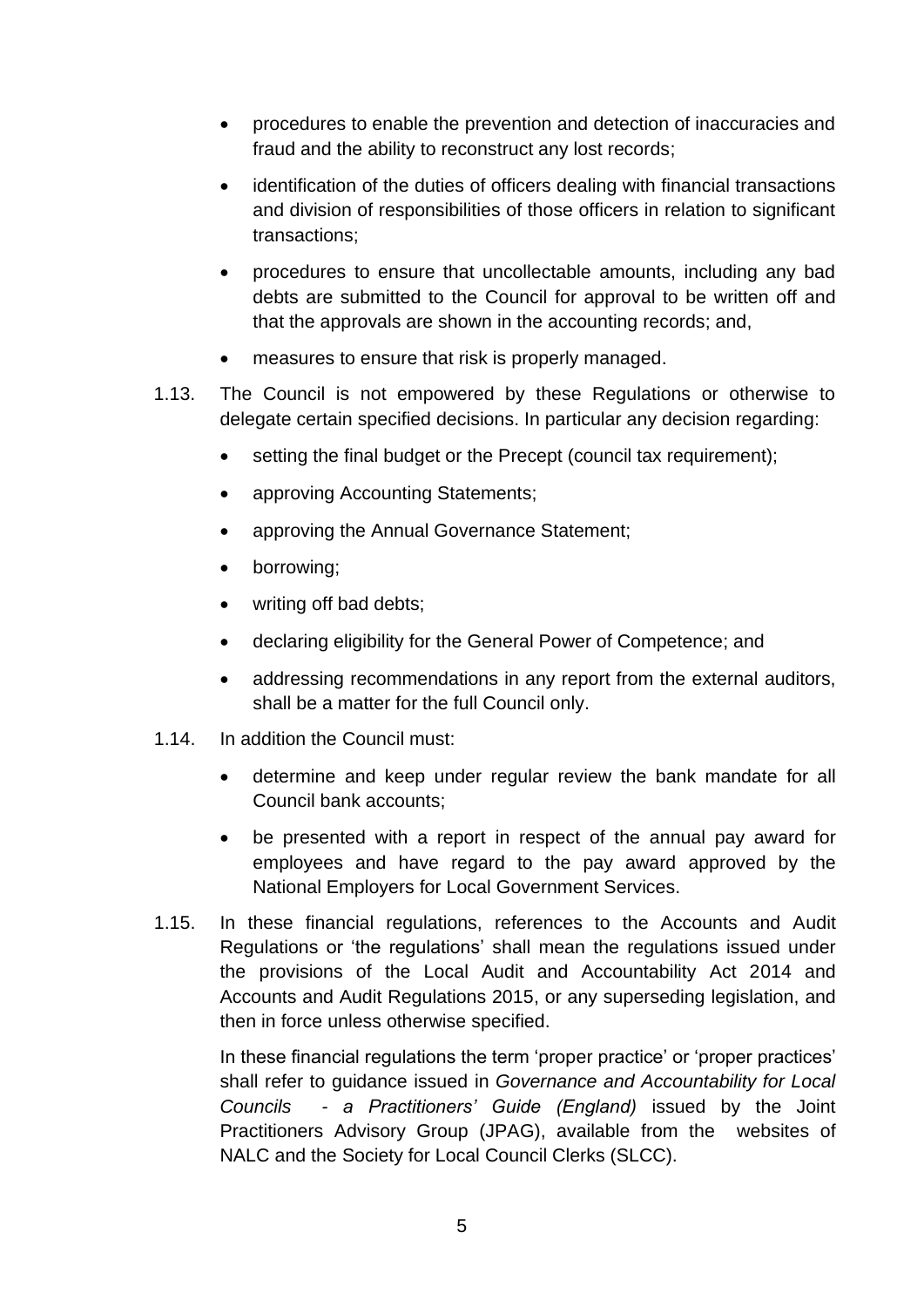# <span id="page-5-0"></span>**2. Accounting and Audit (Internal and External)**

- 2.1 All accounting procedures and financial records of the council shall be determined by the RFO in accordance with the Accounts and Audit Regulations, appropriate guidance and proper practices.
- 2.2 The RFO shall complete the Annual Statement of Accounts, Annual Governance Statement, and any related documents of the Council contained in the Annual Return (as specified in proper practices) as soon as practicable after the end of the financial year and having certified the accounts shall submit them and report thereon to the council within the timescales set by the Accounts and Audit Regulations.
- 2.3 The Council shall ensure that there is an adequate and effective system of internal audit of its accounting records, and of its system of internal control in accordance with proper practices. Any Officer or Member of the Council shall make available such documents and records as appear to the Council to be necessary for the purpose of the audit and shall, as directed by the Council, supply the RFO, internal auditor, or external auditor with such information and explanation as the Council considers necessary for that purpose.
- 2.4 The internal auditor shall be appointed by and shall carry out the work in relation to internal controls required by the Council in accordance with proper practices.
- 2.5 The internal auditor shall:
	- be competent and independent of the financial operations of the Council;
	- report to Council Audit Committee in writing, or in person, on a regular basis with a minimum of one annual written report during each financial year;
	- to demonstrate competence, objectivity and independence, be free from any actual or perceived conflicts of interest, including those arising from family relationships; and,
	- have no involvement in the financial decision making, management or control of the Council.
- 2.6 Internal or external auditors may not under any circumstances:
	- perform any operational duties for the Council;
	- initiate or approve accounting transactions; or,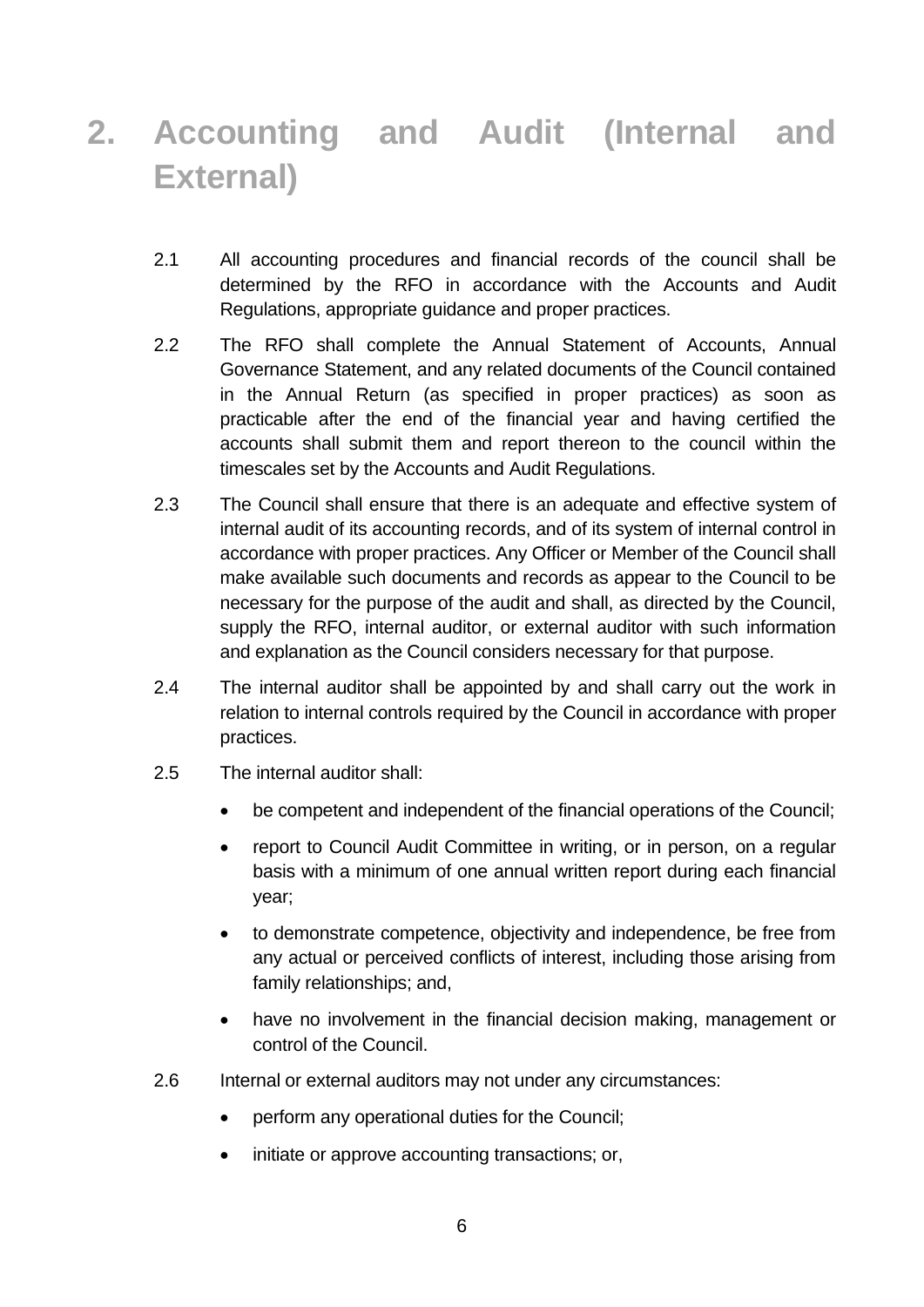- direct the activities of any Council employee, except to the extent that such employees have been appropriately assigned to assist the internal auditor.
- 2.7 For the avoidance of doubt, in relation to internal audit the terms 'independent' and 'independence' shall have the same meaning as is described in proper practices.
- 2.8 The RFO shall make arrangements for the exercise of electors' rights in relation to the accounts including the opportunity to inspect the accounts, books, and vouchers and display or publish any notices and statements of account required by the Accounts and Audit Regulations 2015, or any superseding legislation.
- 2.9 The RFO shall, without undue delay, bring to the attention of all Councillors any correspondence or report from internal or external auditors.

# <span id="page-6-0"></span>**3 Annual Estimates (Budget) and Forward Planning**

- 3.1 The RFO must each year, by no later than end November, prepare detailed estimates of all receipts and payments including the use of reserves and all sources of funding for the following financial year in the form of a budget to be considered by the council.
- 3.2 The council shall consider annual budget proposals, in relation to the council's Medium Term Financial Plan, of revenue and capital receipts and payments including recommendations for the use of reserves and sources of funding and update the forecast accordingly.
- 3.3 The council shall fix the precept (council tax requirement), and relevant basic amount of council tax to be levied for the ensuing financial year not later than by the end of January each year. The RFO shall issue the precept to the billing authority. Hard copies of the approved budget are available from the Finance Manager should any Member require a copy.
- 3.4 The approved annual budget shall form the basis of financial control for the ensuing year.

## <span id="page-6-1"></span>**4 Budgetary Control and Authority to Spend**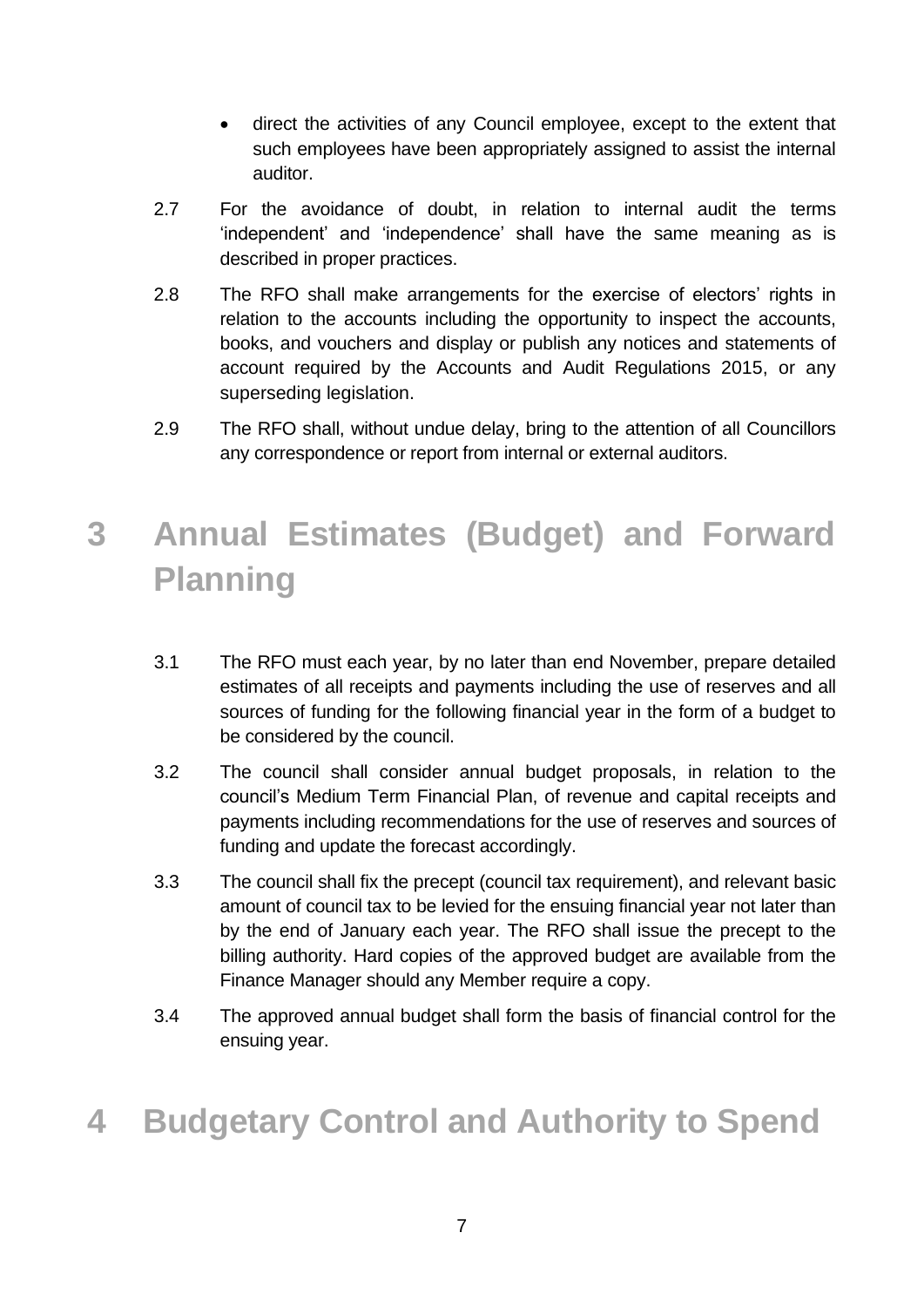- 4.1 Expenditure on revenue items may be authorised up to the amounts included for that class of expenditure in the approved budget. This authority is to be determined by:
	- the Council directly (or Standing Committee decision ratified by the Council) for all items over £2500;
	- the Clerk, for any items of £2500 or below.
	- the Facilities Manager, Finance Manager and Grounds and Estates Officer of £1,000 or below.
	- The PA to the Town Clerk and Mayor, Finance Administration Assistants and the Facilities Assistants £250.

Contracts may not be disaggregated to avoid controls imposed by these regulations.

- 4.2 Every effort should be made by managers to ensure that expenditure and income are managed and controlled within the approved totals included in each budget line.
- 4.3 However it is acknowledged that in some cases expenditure and income are not directly controllable by managers and that it may not always be possible to control income and expenditure within budget, for example maintenance costs, utilities, grant funding etc.
- 4.4 The Finance Manager should be notified of any potential budget overspends as soon as possible, and spending in the appropriate budgets, should only be incurred in consultation with the Town Clerk and Finance Manager and following agreement of the Town Clerk.
- 4.5 During the budget year and with the approval of Council having considered fully the implications for public services, unspent and available amounts may be moved to other budget headings or to an earmarked reserve as appropriate ('virement').
- 4.6 Unspent provisions in the revenue or capital budgets shall not be carried forward to a subsequent year without prior approval of Council.
- 4.7 The salary budgets are to be reviewed at least annually to feed into the budget preparation cycle for the following financial year and such review shall be evidenced by a hard copy schedule signed by the Clerk.
- 4.8 In cases of extreme risk to the delivery of Council services, the Clerk may authorise revenue expenditure on behalf of the Council which in the Clerk's judgement it is necessary to carry out. Such expenditure includes repair, replacement or other work, whether or not there is any budgetary provision for the expenditure, subject to a limit of £7,500. The Clerk shall report such action to the Chair of the appropriate committee as soon as possible and to the Council as soon as practicable thereafter.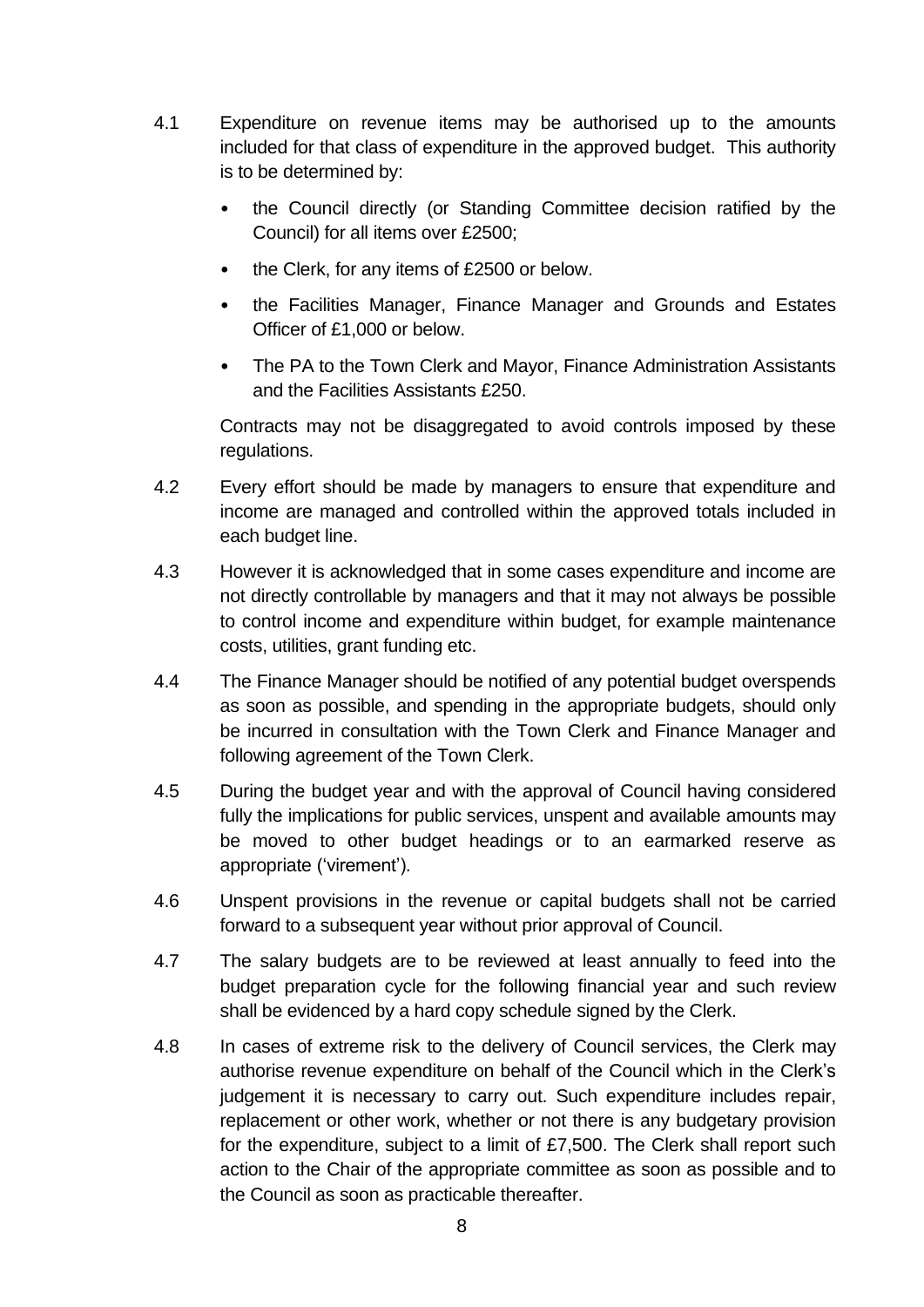- 4.9 No expenditure shall be authorised in relation to any capital project and no contract entered into or tender accepted involving capital expenditure unless the Council is satisfied that the necessary funds are available and the requisite borrowing approval has been obtained.
- 4.10 All capital works shall be administered in accordance with the Council's Standing Orders and Financial Regulations relating to contracts.
- 4.11 The RFO shall regularly provide the Council with a statement of receipts and payments to date under each head of the budgets, comparing actual expenditure to the appropriate date against that planned as shown in the budget, along with the projected outturn at the year end. These statements are to be prepared at least at the end of each financial quarter and shall show explanations of material variances.
- 4.12 Changes in earmarked reserves shall be approved by Council as part of the budgetary control process.
- 4.13 Virement
	- a. Virement relates to the transfer of unspent budget resources from one budget head to another, one service head to another or one Committee to another.
	- b. Budget managers may exercise virement within their own service budgets, within their overall approved budget amount, up to a maximum limit of £2,500, in consultation with the Finance Manager and with the approval of the Town Clerk.
	- c. Virement between service budgets within the same Committee can be undertaken with the approval of both the Finance Manager and the Town Clerk but these must be reported to and approved by P&R.
	- d. Virement of budgets between Committees of any amount must be approved by Council.

# <span id="page-8-0"></span>**5 Banking Arrangements and Authorisation of Payments**

5.1 The Council's banking arrangements, including the bank mandate, shall be made by the RFO and approved by the council; banking arrangements may not be delegated to a Committee. They shall be regularly reviewed for safety and efficiency.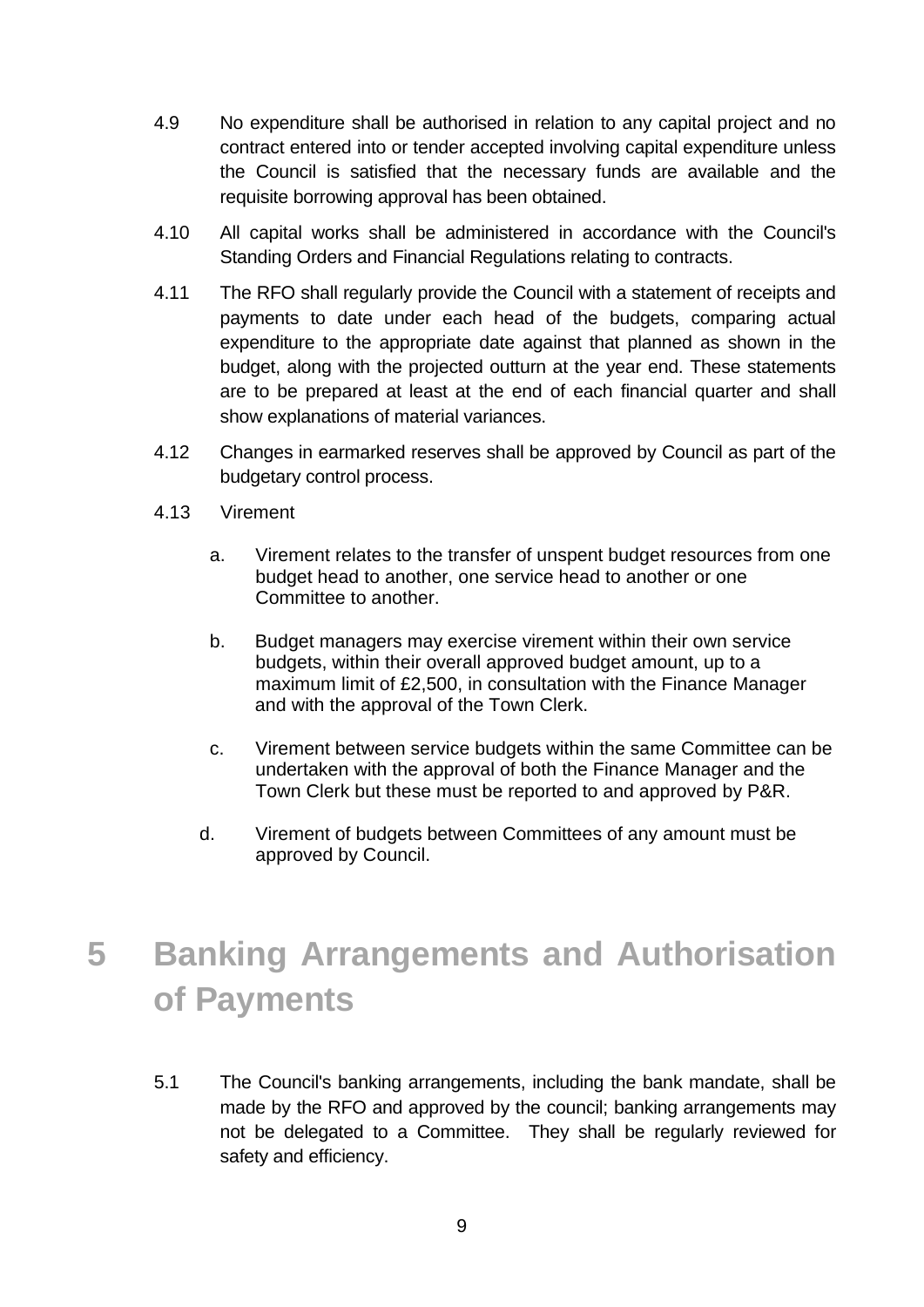- 5.2 Finance & Administration Assistants shall prepare, for the RFO, a schedule of payments requiring authorisation, forming part of the Agenda for the Meeting and, present the schedule to Policy and Resources Committee. The Committee shall review the schedule for compliance and, having satisfied itself shall authorise payment by a resolution of the Council's Policy and Resources Committee. The approved schedule shall be initialled by the Chair of the Meeting, and other authorised Member being on the bank mandate. A detailed list of all payments shall be disclosed on the Council website with the meeting agenda. Personal payments (including salaries, wages, expenses and any payment made in relation to the termination of a contract of employment) may be summarised to remove public access to any personal information.
- 5.3 All invoices for payment shall be examined, verified and certified by the Finance & Administration Assistants for the RFO to confirm that the work, goods or services to which each invoice relates has been received, carried out, examined and represents expenditure previously approved by the Council.
- 5.4 The Finance & Administration Assistants shall examine invoices for arithmetical accuracy and analyse them to the appropriate expenditure heading. The RFO shall take all steps to pay all invoices submitted, and which are in order, at the next available Council Policy and Resources Committee meeting.
- 5.5 The Clerk / RFO shall have delegated authority to authorise the payment of items only in the following circumstances:
	- a) If a payment is necessary to avoid a charge to interest under the Late Payment of Commercial Debts (Interest) Act 1998, and the due date for payment is before the next scheduled Meeting of Council, where the Clerk / RFO certify that there is no dispute or other reason to delay payment, provided that a list of such payments shall be submitted to the next appropriate meeting of the Policy and Resources Committee.
	- b) An expenditure item authorised under 5.6 below (continuing contracts and obligations) provided that a list of such payments shall be submitted to the next appropriate meeting of the Policy and Resources Committee or
	- c) Fund transfers within the Council's banking arrangements up to the sum of £100,000, in terms of Investments, provided that a list of such payments shall be submitted to the next appropriate meeting of the Policy and Resources Committee.
- 5.6 For each financial year Finance & Administration Assistants shall draw up for the Clerk / RFO a list of due payments which arise on a regular basis as the result of a continuing contract, statutory duty, or obligation (such as but not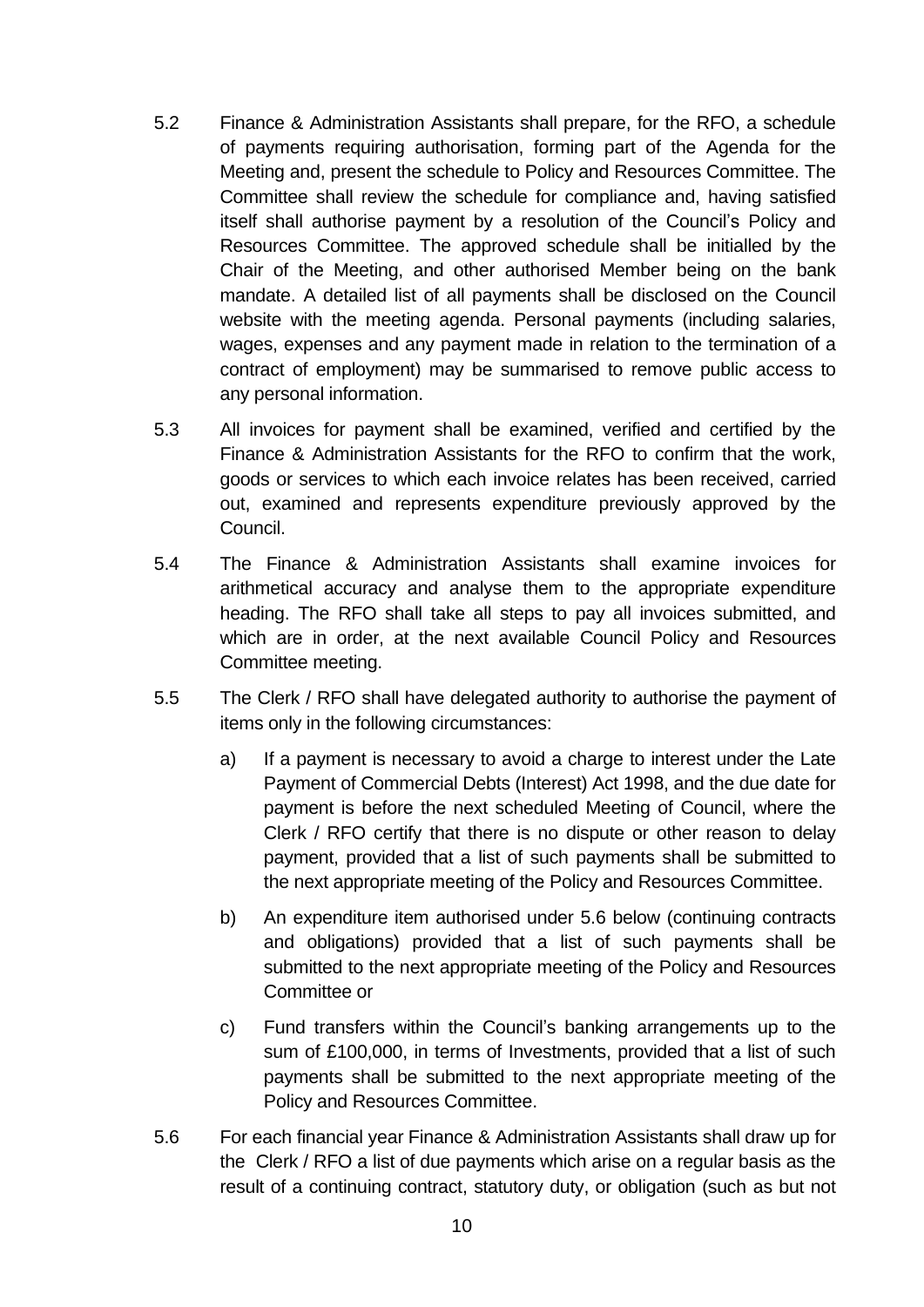exclusively), Salaries, PAYE and NI, Superannuation Fund and regular maintenance contracts and the like for which Policy and Resources Committee may authorise payment for the year provided that the requirements of regulation 4.1 (Budgetary Controls) are adhered to, provided also that a list of such payments shall be submitted to the next appropriate meeting of the Council Policy and Resources Committee.

- 5.7 A record of regular payments made under 5.6 above shall be drawn up and be signed by the RFO on each and every occasion when payment is authorised - thus controlling the risk of duplicated payments being authorised and / or made.
- 5.8 Members are subject to the Code of Conduct that has been adopted by the Council and shall comply with the Code and Standing Orders when a decision to authorise or instruct payment is made in respect of a matter in which they have a disclosable pecuniary or other interest, unless a dispensation has been granted.
- 5.8 The Council will aim to rotate the duties of Members in these Regulations so that onerous duties are shared out as evenly as possible over time.
- 5.9 Any changes in the recorded details of suppliers, such as bank account records, shall be noted by the Finance & Administration Assistant(s) and approved by either the Town Clerk or Finance Manager. Changes to bank account details must be confirmed via telephone with the supplier.

### <span id="page-10-0"></span>**6 Instructions For The Making of Payments**

- 6.1 Following authorisation under Financial Regulation 5 above, the Council, a duly delegated Committee or, if so delegated, the Clerk/RFO shall give instruction that a payment shall be made.
- 6.2 All payments shall be effected by BACS, cheque or other instructions to the Council's bankers, or otherwise, in accordance with a resolution of Council.
- 6.3 Cheques or orders for payment drawn on the bank account in accordance with the schedule as presented to Council or Committee shall be signed by two (unrelated) Members of Council and countersigned by the Clerk, or other Officer so authorised by the Council to act as Officer signatory. Any person having a connection by virtue of family or business relationships with the beneficiary of a payment, should not, under normal circumstances, be a signatory to the payment in question.
- 6.4 To indicate agreement of the details shown on the cheque or order for payment with the counterfoil and the invoice or similar documentation, the signatories shall each also initial the cheque counterfoil.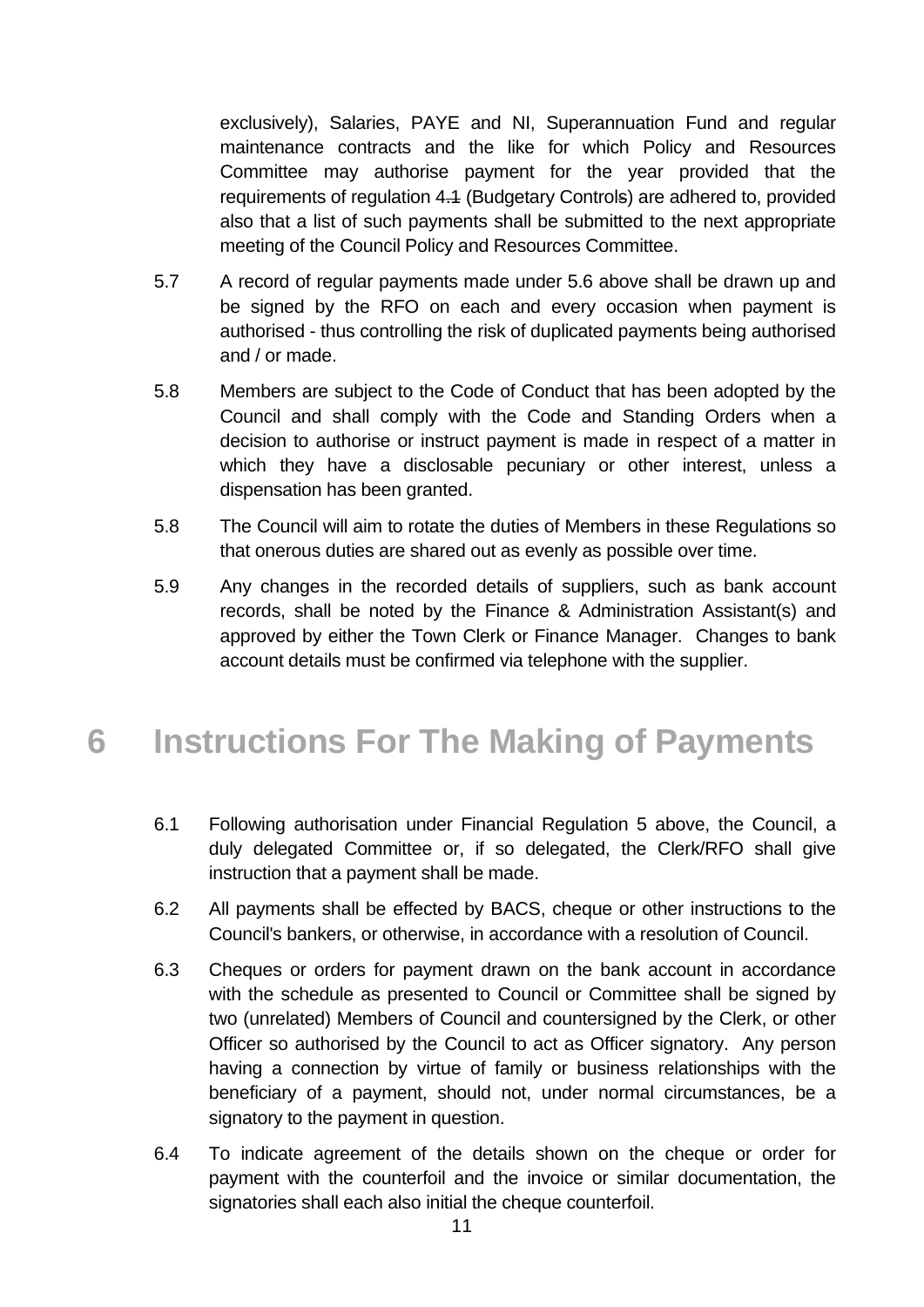- 6.5 Cheques or orders for payment shall not normally be presented for signature other than at a Council or Committee meeting (including immediately before or after such a meeting). Any signatures obtained away from such meetings shall be reported to the Policy and Resources Committee at the next convenient meeting.
- 6.6 Payment for utility supplies (energy, telephone and water) and any National Non-Domestic Rates may be made by variable direct debit provided that the instructions are signed by two members and any payments are reported to Council as made at the earliest practicable opportunity. The approval of the use of a variable direct debit shall be renewed by resolution of the Council at least every two years.
- 6.7 Payment for certain items (principally salaries) may be made by BACS, CHAPS or banker's standing order provided that the instructions are signed, or otherwise evidenced by the RFO and an authorised bank signatory are retained and any payments are reported to Council as made at the earliest possible practicable opportunity. The approval of the use of BACS, CHAPS or banker's standing order shall be renewed by resolution of the Council at least every two years.
- 6.8 If thought appropriate by the council payment for certain items may be made by internet banking transfer provided evidence is retained showing which two authorised bank signatories approved the payment.
- 6.9 No Employee or Councillor shall disclose any PIN or password, relevant to the working of the Council or its bank accounts, to any person not authorised in writing by the Council or a duly delegated Committee.
- 6.10 The Council, and any Members using computers for the Council's financial business, shall ensure that anti-virus, anti-spyware and firewall, software with automatic updates, together with a high level of security, is used.
- 6.11 Where internet banking arrangements are made with any bank, the Town Clerk/RFO or designated Finance & Administration Assistants shall be appointed as the Service Administrator. The bank mandate approved by the Council shall identify a number of Councillors and Finance & Administration Assistants who will be authorised to approve transactions on those accounts.
- 6.12 Access to any internet banking accounts will be directly to the access page (which may be saved under "favourites"), and not through a search engine or e-mail link. Remembered or saved passwords facilities must not be used on any computer used for Council banking work. Breach of this Regulation will be treated as a very serious matter under these regulations.
- 6.13 Changes to account details for suppliers, which are used for internet banking may only be changed on written hard copy notification by the supplier and verified by a telephone call to the supplier, this should be updated by a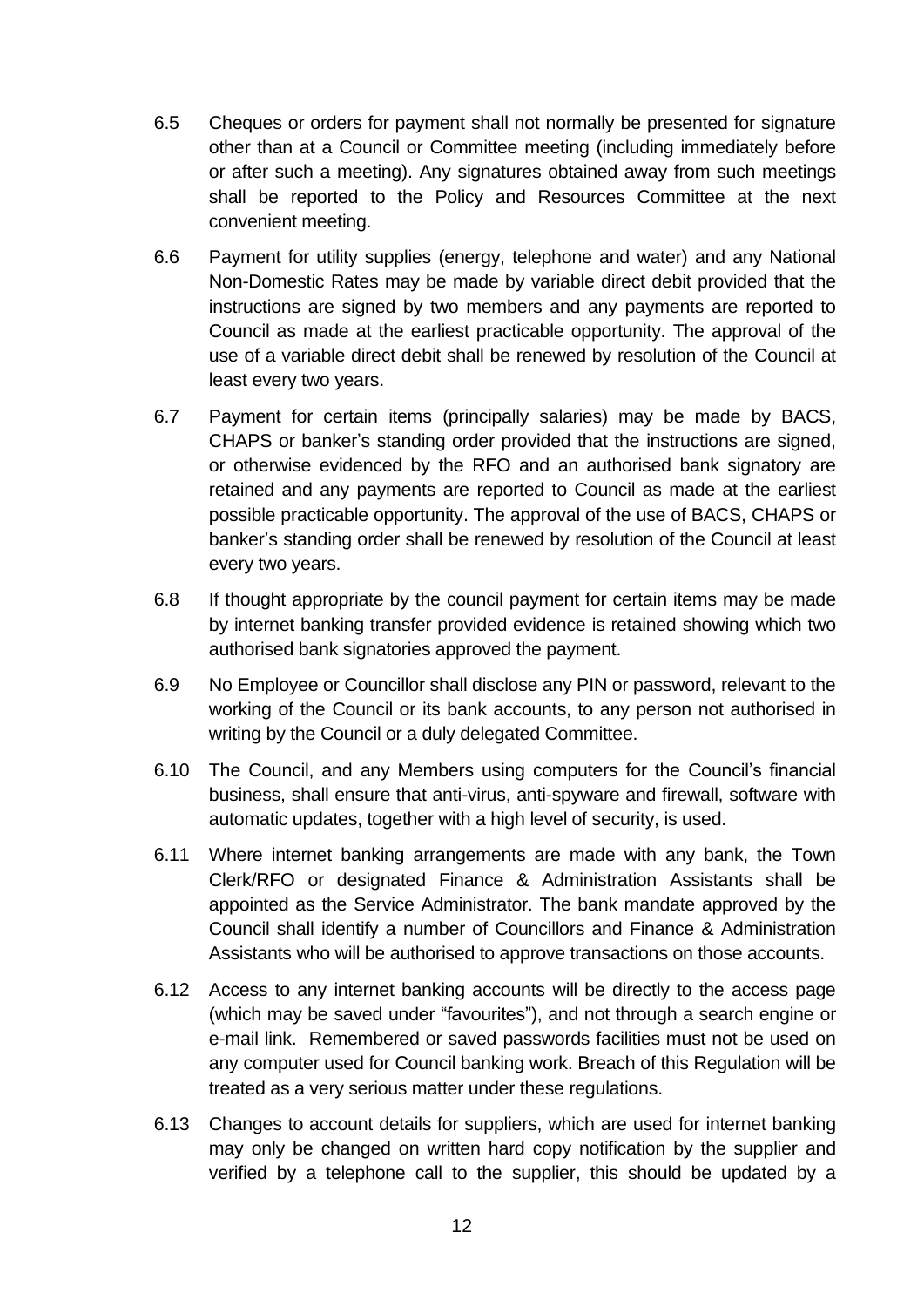Finance and Administration Assistant and approved either the Town Clerk or Finance Manager.

- 6.14 Any Debit Card issued for use will be specifically restricted to the Town Clerk and will also be restricted to a single transaction maximum value of £2500 unless in an emergency/disaster situation.
- 6.15 Any corporate credit card account opened by the Council will be specifically restricted to use by the Clerk/RFO and shall be subject to automatic payment in full at each month-end. Personal credit or debit cards of Members or Officers and Staff shall not be used under any circumstances without the prior consent of the RFO.
- 6.16 Trade cards and fuel cards may be issued by authority of the Town Clerk. The fuel card is used for purchase of fuel for Council vehicles only, a fuel requisition order must be completed for fuel purchases. In relation to the trade cards, this is controlled by the Grounds and Estates Officer, and used for small items of expenditure, a purchase order must be completed for purchases.
- 6.17 The Council will maintain a till cash float of £30. All cash received must be banked intact.
- 6.18 The Finance and Administration Assistants may provide petty cash to Officers for the purpose of defraying operational and other expenses. Vouchers for payments made shall be forwarded to the Finance and Administration Assistants with a claim for reimbursement.
	- a) The RFO shall maintain a petty cash float of £300 for the purpose of defraying operational and other expenses. Vouchers for payments made from petty cash shall be kept to substantiate the payment.
	- b) Income received must not be paid into the petty cash float but must be separately banked, as per 6.21.
	- c) Payments to maintain the petty cash float shall be shown separately on the schedule of payments presented to Council under 5.2 above.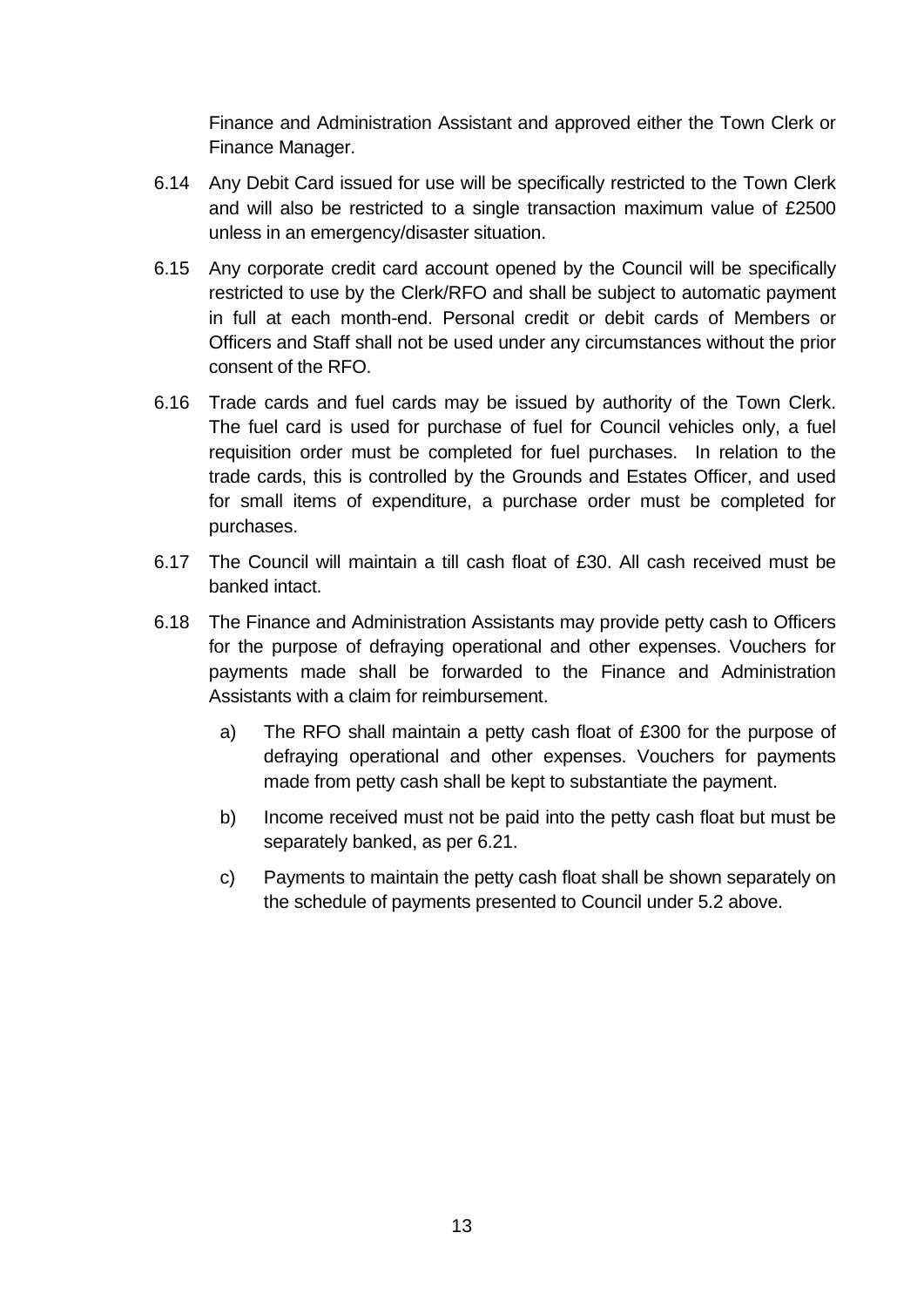# <span id="page-13-0"></span>**7 Payment Of Salaries**

- 7.1 As an employer, the Council shall make arrangements to meet fully the statutory requirements placed on all employers by PAYE and National Insurance legislation. The payment of all salaries shall be made in accordance with payroll records and the rules of PAYE and National Insurance currently operating, and salary rates shall be as agreed by Council, or duly delegated Committee.
- 7.2 Payment of salaries and payment of deductions from salary such as may be required to be made for tax, national insurance and pension contributions, or similar statutory or discretionary deductions must be made in accordance with the payroll records and on the appropriate dates stipulated in employment contracts, provided that each payment is reported to the next available meeting of the Council's Policy and Resources Committee, as set out in these regulations above.
- 7.3 No changes shall be made to any employee's pay, emoluments, or terms and conditions of employment without the prior consent of the Policy and Resources Committee
- 7.4 Each and every payment to employees of net salary and to the appropriate creditor of the statutory and discretionary deductions shall be recorded in a separate confidential record. This confidential record is not open to inspection or review (under the Freedom of Information Act 2000 or otherwise) other than:
	- a) by any Councillor who can demonstrate a need to know;
	- b) by the internal auditor;
	- c) by the external auditor; or
	- d) by any person authorised under the Local Audit and Accountability Act 2014 and Accounts and Audit Regulations 2015, or any superseding legislation.
- 7.5 The total of such payments in each calendar month shall be reported with all other payments as made as may be required under these Financial Regulations, to ensure that only payments due for the period have actually been paid.
- 7.6 Any termination payments shall be supported by a clear business case and reported to the Council. Termination payments shall only be authorised by Council.
- 7.7 Before employing interim staff the Council must consider a full business case.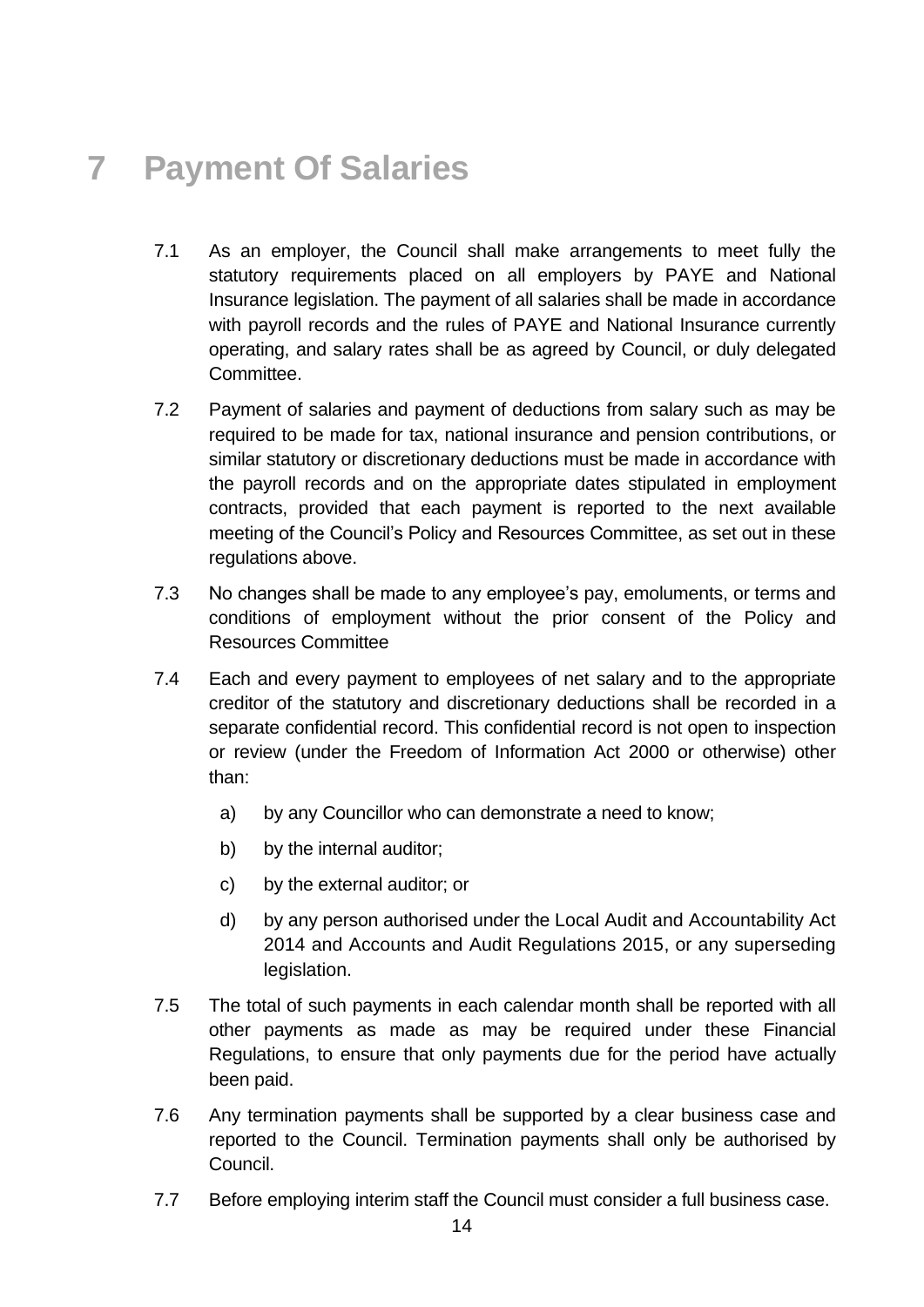### <span id="page-14-0"></span>**8 Loans and Investments**

- 8.1 All borrowings shall be effected in the name of the Council, after obtaining any necessary borrowing approval. Any application for borrowing approval shall be approved by Council as to terms and purpose. The application for borrowing approval, and subsequent arrangements for the loan shall only be approved by full Council.
- 8.2 Any financial arrangement which does not require formal borrowing approval from the Secretary of State (such as Hire Purchase or Leasing of tangible assets) shall be subject to approval by the full Council. In each case a report in writing shall be provided to Council in respect of value for money for the proposed transaction.
- 8.3 The Council will arrange with the Council's banks and investment providers for the sending of a copy of each statement of account to the Clerk/ RFO.
- 8.4 All loans and investments shall be negotiated in the name of the Council and shall be for a set period in accordance with Council policy.
- 8.5 The Council shall consider the need for a Treasury Management Policy which, if drawn up, shall be in accordance with relevant regulations, proper practices and guidance. Any Strategy and Policy shall be reviewed by the Council at least annually.
- 8.6 All investments of money under the control of the Council shall be in the name of the Council.
- 8.7 All investment certificates and other documents relating thereto shall be retained in the custody of the RFO.
- <span id="page-14-1"></span>8.8 Payments in respect of short term or long term investments, including transfers between bank accounts held in the same bank, or branch, shall be made in accordance with Regulation 5 (Authorisation of payments) and Regulation 6 (Instructions for payments).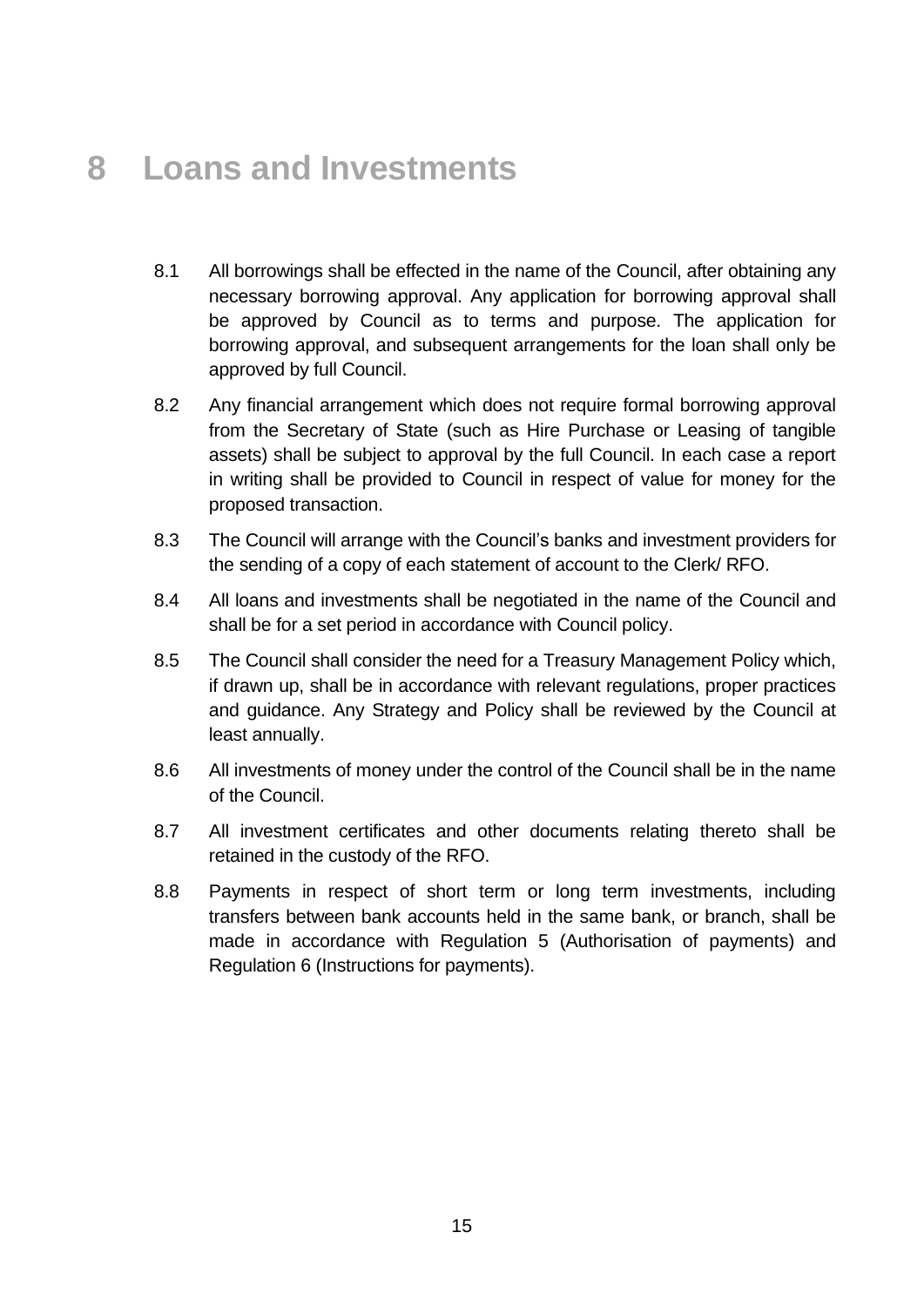#### **9 Income**

- 9.1 The collection of all sums due to the Council shall be the responsibility of and under the supervision of the RFO.
- 9.2 Particulars of all charges to be made for work done, services rendered or goods supplied shall be agreed annually by the Council, notified to the RFO and the RFO shall be responsible for the collection of all accounts due to the Council.
- 9.3 The Council will review all fees and charges at least annually, following a report of the Clerk.
- 9.4 Any sums found to be irrecoverable and any bad debts shall be reported to the Council and shall be written off in the year.
- 9.5 All sums received on behalf of the Council shall be banked intact as directed by the RFO. In all cases, all receipts shall be deposited with the Council's bankers regularly
- 9.6 The origin of each receipt shall be entered on the paying-in slip.
- 9.7 Personal cheques shall not be cashed out of money held on behalf of the Council.
- 9.8 The Finance & Administration Assistants shall promptly compile any VAT Return for submission by the RFO or duly authorised Officer that is required. Any repayment claim due in accordance with VAT Act 1994 section 33 shall be made monthly.
- 9.9 Where any significant sums of cash are regularly received by the Council, the RFO shall take such steps as are agreed by the Council to ensure that more than one person is present when the cash is counted in the first instance, that there is a reconciliation to some form of control such as ticket issues, and that appropriate care is taken in the security and safety of individuals banking such cash.
- 9.10 Any income arising which is the property of a Charitable trust shall be paid into a Charitable bank account. Instructions for the payment of funds due from the Charitable trust to the Council (to meet expenditure already incurred by the authority) will be given by the Managing Trustees of the Charity meeting separately from any Council meeting (see also Regulation 16 below).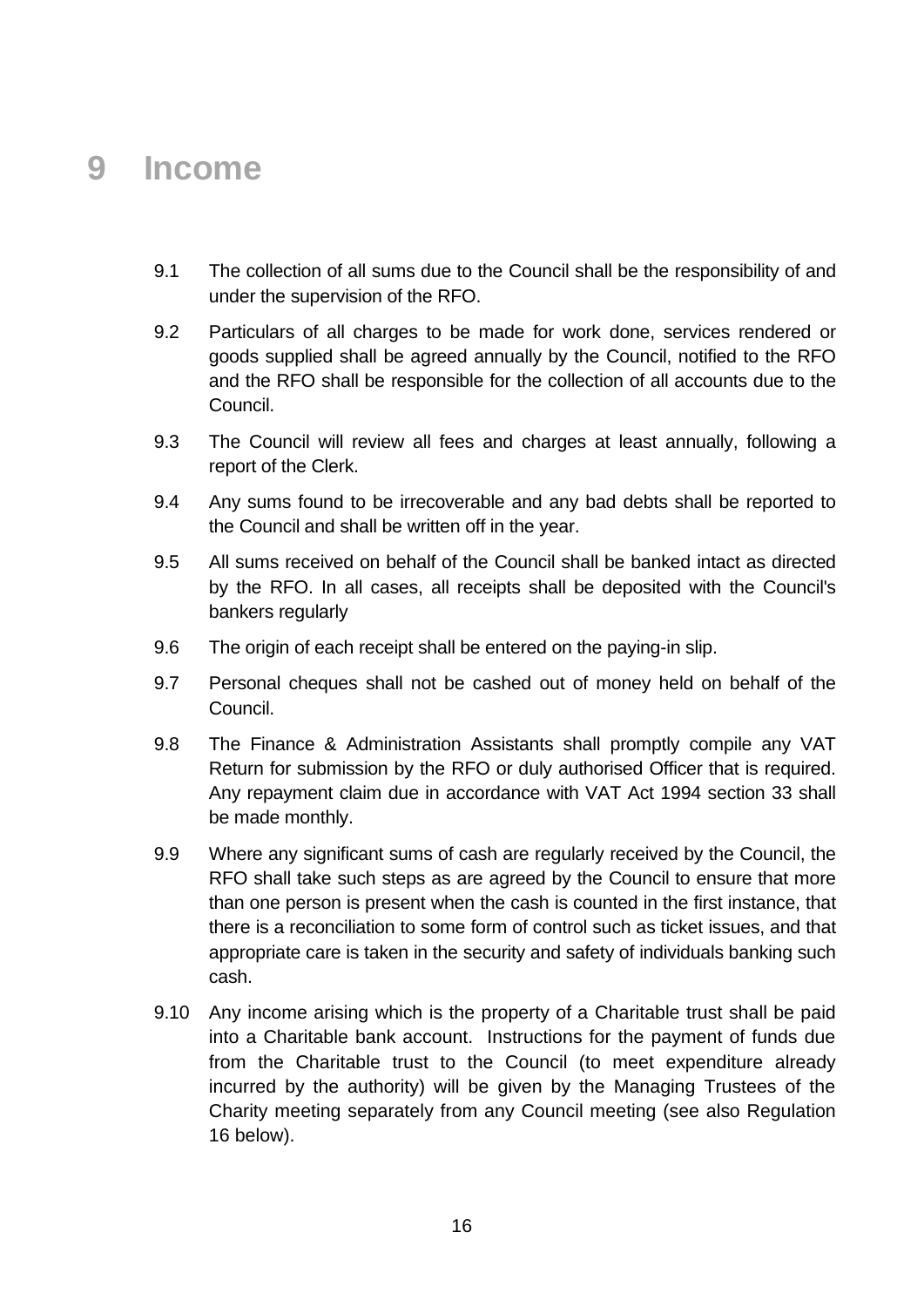# <span id="page-16-0"></span>**10 Orders for Work, Goods and Services**

- 10.1 An official order or letter shall be issued for all work, goods and services unless a formal contract is to be prepared or an official order would be inappropriate. Copies of orders shall be retained.
- 10.2 Order books shall be controlled by the Finance Administration Assistants for the approval by the Town Clerk or Finance Manager.
- 10.3 All Members and Officers are responsible for obtaining value for money at all times. An Officer issuing an official order shall ensure as far as reasonable and practicable that the best available terms are obtained in respect of each transaction, usually by obtaining three or more quotations or estimates from appropriate suppliers, subject to any *de minimis* provisions in Regulation 11.1 below.
- 10.4 A Member may not issue an official order or make any contract on behalf of the Council.
- 10.5 The RFO shall verify the lawful nature of any proposed purchase before the issue of any order, and in the case of new or infrequent purchases or payments, the RFO shall ensure that the statutory authority shall be reported to the meeting at which the order is approved so that the minutes can record the power being used.

### <span id="page-16-1"></span>**11 Contracts**

11.1 See separate Contracts and Procurement Policy

# <span id="page-16-2"></span>**12 Payments Under Contracts for Building or Other Construction Works**

- 12.1 Payments on account of the contract sum shall be made within the time specified in the contract by the RFO upon authorised certificates of the architect or other consultants engaged to supervise the contract (subject to any percentage withholding as may be agreed in the particular contract).
- 12.2 Where contracts provide for payment by instalments the Finance & Administration Assistants shall maintain a record of all such payments for approval by the RFO. In any case where it is estimated that the total cost of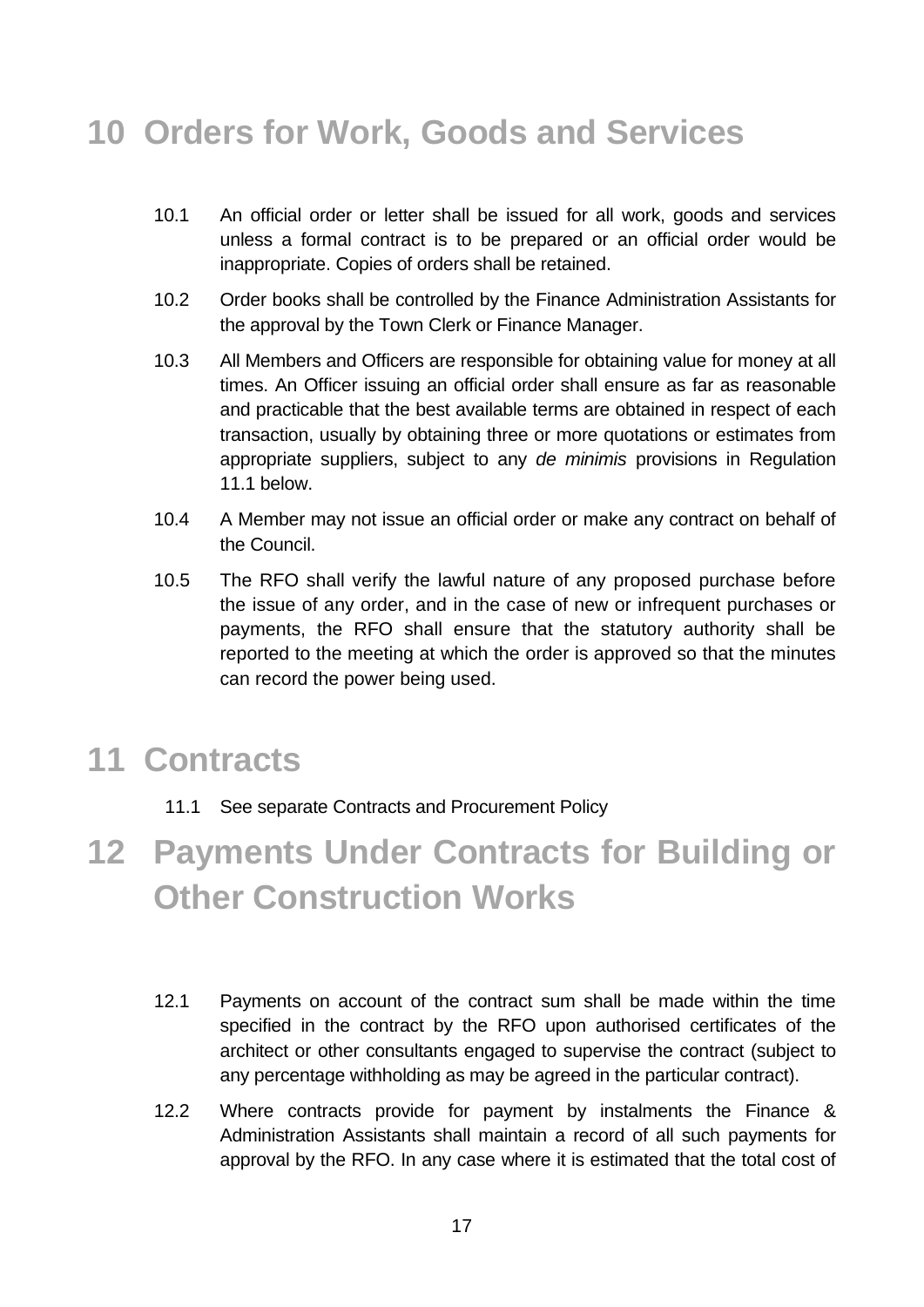work carried out under a contract, excluding agreed variations, will exceed the contract sum of 5% or more a report shall be submitted to Council.

12.3 Any variation to a contract or addition to or omission from a contract must be approved by the Council and Clerk to the contractor in writing, the Council being informed where the final cost is likely to exceed the financial provision.

### <span id="page-17-0"></span>**13 Stores and Equipment**

- 13.1 The Officer in charge of each section shall be responsible for the care and custody of stores and equipment in that section.
- 13.2 Delivery notes shall be obtained in respect of all goods received into store or otherwise delivered and goods must be checked as to order and quality at the time delivery is made.
- 13.3 Stocks shall be kept at the minimum levels consistent with operational requirements.
- 13.4 The RFO shall be responsible for periodic checks of stocks and stores at least annually.

### <span id="page-17-1"></span>**14 Assets, Properties and Estates**

- 14.1 The Clerk shall make appropriate arrangements for the custody of all Title Deeds and Land Registry Certificates of properties held by the Council. The RFO shall ensure a record is maintained of all properties held by the Council, recording the location, extent, plan, reference, purchase details, nature of the interest, tenancies granted, rents payable and purpose for which held in accordance with Accounts and Audit Regulations 2015.
- 14.2 No tangible moveable property shall be purchased or otherwise acquired, sold, leased or otherwise disposed of, without the authority of the Council, together with any other consents required by law, save where the estimated value of any one item of tangible movable property does not exceed £1000.
- 14.3 No real property (interests in land) shall be sold, leased or otherwise disposed of without the authority of the Council, together with any other consents required by law. In each case a report in writing shall be provided to Council in respect of valuation and surveyed condition of the property (including matters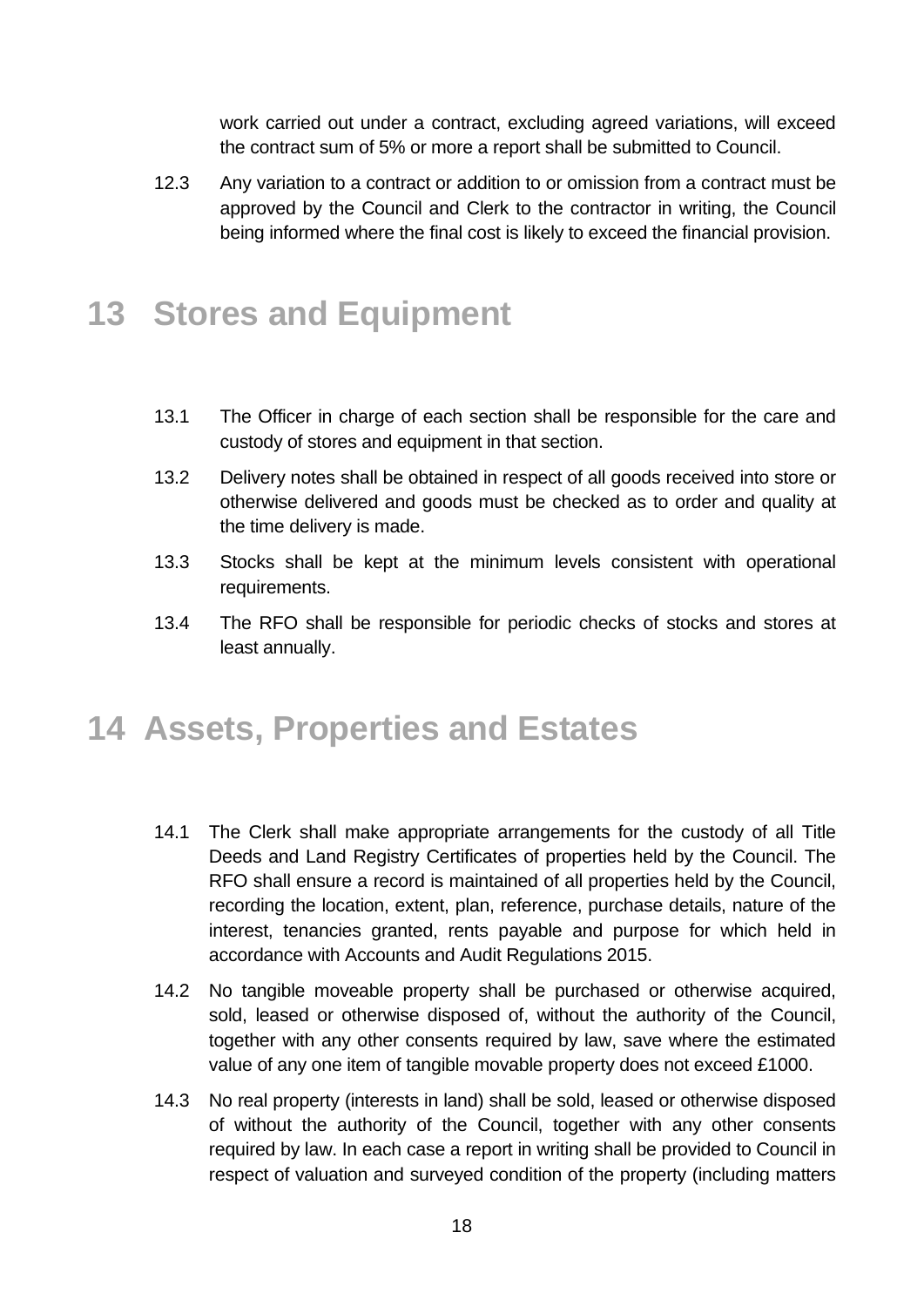such as planning permissions and covenants) together with a proper business case (including an adequate level of consultation with the electorate).

- 14.4 No real property (interests in land) shall be purchased or acquired without the authority of full Council. In each case a report in writing shall be provided to Council in respect of valuation and surveyed condition of the property (including matters such as planning permissions and covenants) together with a proper business case (including an adequate level of consultation with the electorate).
- 14.5 Subject only to the limit set in Reg. 14.2 above, no tangible moveable property shall be purchased or acquired without the authority of full Council. In each case a report in writing shall be provided to Council with a full business case.
- 14.6 The RFO shall ensure that an appropriate and accurate Register of Assets and Investments is kept up to date. The continued existence of tangible assets shown in the Register shall be verified at least annually.

### <span id="page-18-0"></span>**15 Insurance**

- 15.1 Following the annual risk assessment (per Financial Regulation 17), the RFO shall effect all insurances and negotiate all claims on the Council's insurers.
- 15.2 The RFO shall keep a record of all insurances effected by the Council and the property and risks covered thereby and annually review it.
- 15.3 The RFO shall be notified of any loss liability or damage or of any event likely to lead to a claim and shall report these to Council at the next available meeting.
- 15.4 All appropriate Members and Employees of the Council shall be included in a suitable form of security or fidelity guarantee insurance which shall cover the maximum risk exposure as determined by the Council, or duly delegated Committee.

### <span id="page-18-1"></span>**16 Charities**

16.1 Where the Council is sole managing trustee of a Charitable body the Clerk/ RFO shall ensure that separate accounts are kept of the funds held on Charitable Trusts and separate financial reports made in such form as shall be appropriate, in accordance with Charity Law and Legislation, or as determined